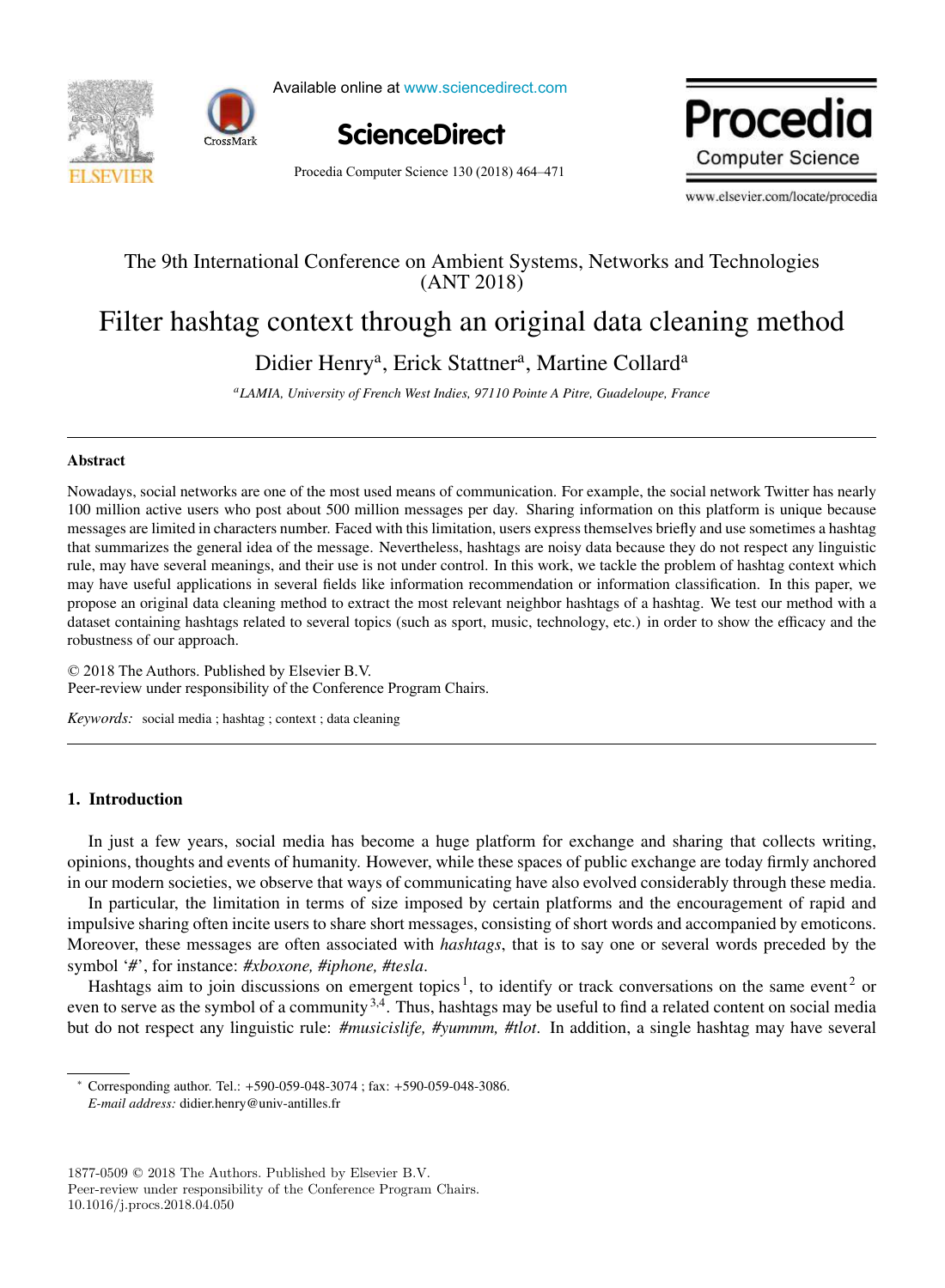meanings, for example, *#controller* can refer to a job or to an input device used for playing video games. Moreover, a hashtag present in a message may be inappropriate simply because their creation and sharing are not controlled. Therefore, the understanding of hashtags may be difficult for machines and humans because they are noisy data in terms of the lexicon, syntax and semantic.

In recent years, numerous researchers 5,6,7,8 have expressed interest in classification or category recognition of messages posted on social media. Michelson et al. <sup>9</sup> note that hashtags are ungrammatical and noisy. They have proposed a method linking a tweet to a tree of Wikipedia categories. Next this insight, Genc et al. <sup>10</sup> have shown that a Wikipediabased technique produces better classification messages accuracy than Latent Semantic Analysis <sup>11</sup> (LSA) and String Edit Distance <sup>12</sup> (SED). In their work, Ferragina et al.<sup>13</sup> have focused on semantic hashtags classification. They have used a Hashtag-Entity Graph, where entities are linked to Wikipedia categories and a support vector machine classifier. Thus, we observe that Wikipedia has been used in several approaches and seems to be useful to both messages and hashtags classification task.

Messages and hashtags classification problem is closely linked to messages and hashtags recommendations. Li et al. <sup>14</sup> have proposed a method to suggest hashtags by using WordNet and a Euclidean similarity distance. In their approach, Godin et al. <sup>15</sup> have used a Latent Dirichlet Allocation (LDA) model to recommend hashtags from the message. Lu et al.<sup>16</sup> have introduced a recommendation tweets system based on user previous tweets. In a recent work, Gong et al.<sup>17</sup> have adopted a convolutional neural networks to perform the hashtag recommendation problem.

Messages classification may have useful applications for studies in the field of information diffusion. For instance, Romero et al. <sup>18</sup> have remarked that information propagation is different according to the topic. Myers et al. <sup>19</sup> have noticed that messages about education, art or work have a shorter reach than others. Several works<sup>20,21</sup> have observed discounts and promotions dissemination in social networks. Other researchers<sup>22,23</sup> have proposed diffusion models taking into consideration the message topic.

In this work, we are interested in the contextualisation of hashtags by other hashtags. We argue that such a context may improve information understanding both machines and humans, and may be useful in information recommendation/classification field. Nevertheless, some hashtags neighbour may be incoherent with the hashtag context. Our aim is to extract the most relevant hashtags related to a hashtag, so indirectly find messages dealing with close topic. To the best of our knowledge, not any work has focused on the hashtag context filtering.

The social network Twitter is a good case study to address this kind of problem. Indeed, Twitter has been a pioneer in the appearance of hashtags, and also contains a wide variety of users: professionals, individuals, politicians, associations, unions, companies, etc. In addition, this platform has nearly 100 million active users and 500 million messages are posted every day.

The rest of the article is organised as follows: Section 2 describes the proposed methodology. Section 3 details the experiments and the obtained results. Section 4 is dedicated to the discussion. Finally, Section 5 concludes and presents our future directions.

### 2. Methodology

Our aim is to filter the hashtag context which may contain irrelevant hashtags. We propose a data cleaning method based on the generation of three hashtags context: the *time context*, the *artificial context* and the *recent context*. In order to obtain the cleaned context, we choose hashtags present in at least two contexts (see Figure 1). Algorithm 1 presents this approach. Our method turns out to be language-independent as long as there are Wikipedia pages related several topics for the target language. In addition, our method is suitable for parallel computing.

Function getCleanedContext(*hashtag*):

*HRecentList* ←− *getRecentContext*(*hashtag*, *nbTweets*, *nbRelatedHashtags*, *dateS ince*, *dateUntil*);

*HTimeList* ←− *getTimeContext*(*hashtag*, *nbTweets*, *nbRelatedHashtags*, *dateS ince*1, *dateUntil*1, *dateS ince*2, *dateUntil*2, *dateS ince*3, *dateUntil*3);

*HArti f icialList* ←− *getArti f icialContext*(*hashtag*, *nbTweets*1, *nbRelatedHashtags*, *nbT opicsWords*, *dateS ince*, *dateUntil*);

*relatedHashtagsList* ←− *keepCommonHashtags*(*HRecentList*, *HTimeList*, *HArti f icialList*);

return *relatedHashtagsList*;

Algorithm 1: Algorithm for cleaning the hashtag context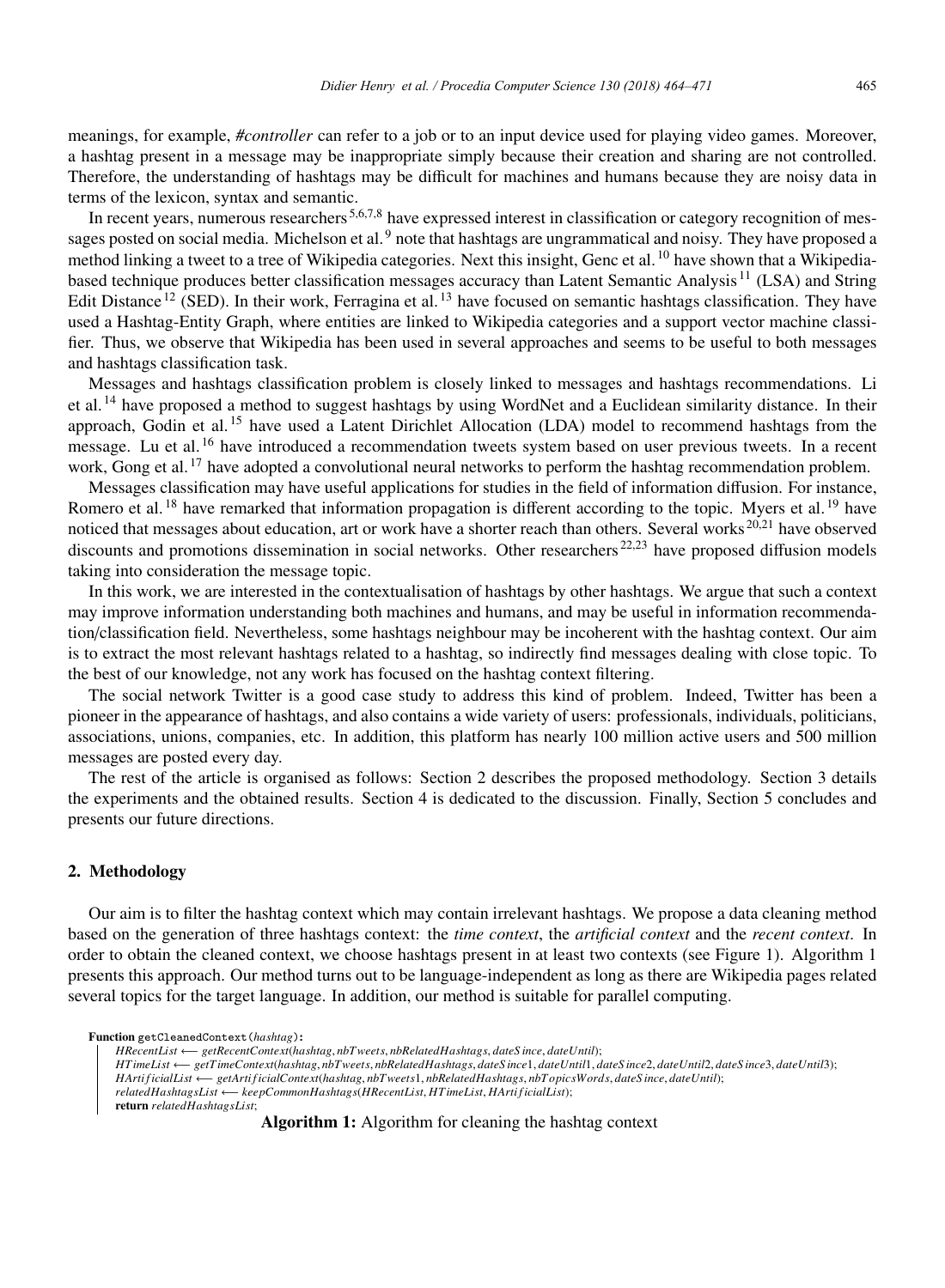

Fig. 1. Methodology of hashtag context filtering.

Recent context. As its name suggests, the recent context is generated by keeping the top *x* of the most present hashtags from *N* recent tweets. This context is the baseline context used in our experiments. In algorithm 2 we give a description of this concept.

```
Function getRecentContext(hashtag, nbTweets, nbRelatedHashtags, dateS ince, dateUntil):
    HRecentList ←− getRelatedHashtags(hashtag, nbTweets, nbRelatedHashtags, dateS ince, dateUntil);
   return HRecentList;
Function getRelatedHashtags(hashtag, nbTweets, nbRelatedHashtags, dateS ince, dateUntil):
   tweetsList ←− getTweetsList(hashtag, nbTweets, dateS ince, dateUntil);
    hashtagsListGlobal ←− getHashtags(tweetsList);
    countOccurrences(hashtagsListGlobal, hashtagsList, hashtagsListCount);
    mergeS ort(hashtagsList, hashtagsListCount);
    index ←− length(hashtagsList) − 1;
    nbRelatedT ags ←− 0;
    while index≥0 and nbRelatedTags<nbRelatedHashtags do
        relatedHashtagsList.add(hashtagsList.get(index));
        nbRelatedT ags + +;
        index − −:
    end
    return relatedHashtagsList;
                                     Algorithm 2: Recent context algorithm.
```
Time context. The time context is based on the idea that the meaning of the hashtag changes little over time. Thus, we propose a temporal filter in order to keep hashtags neighbour invariant over time. The temporal filer consists to generate a top *x* related hashtags from *N* tweets on three disjointed time intervals. To build the time context composed up to *x* linked hashtags, we select hashtags present in at least two contexts (see Figure 2). Algorithm 3 introduces the time context.

Function getTimeContext(*hashtag, nbTweets, nbRelatedHashtags, dateS ince*1*, dateUntil*1*, dateS ince*2*, dateUntil*2*, dateS ince*3*, dateUntil*3):

*HTimeList*1 ←− *getRelatedHashtags*(*hashtag*, *nbTweets*, *nbRelatedHashtags*, *dateS ince*1, *dateUntil*1);

*HTimeList*2 ←− *getRelatedHashtags*(*hashtag*, *nbTweets*, *nbRelatedHashtags*, *dateS ince*2, *dateUntil*2);

*HTimeList*3 ←− *getRelatedHashtags*(*hashtag*, *nbTweets*, *nbRelatedHashtags*, *dateS ince*3, *dateUntil*3);

*HTimeList* ←− *keepCommonHashtags*(*HTimeList*1, *HTimeList*2, *HTimeList*3); return *HTimeList*;

Algorithm 3: Time context algorithm.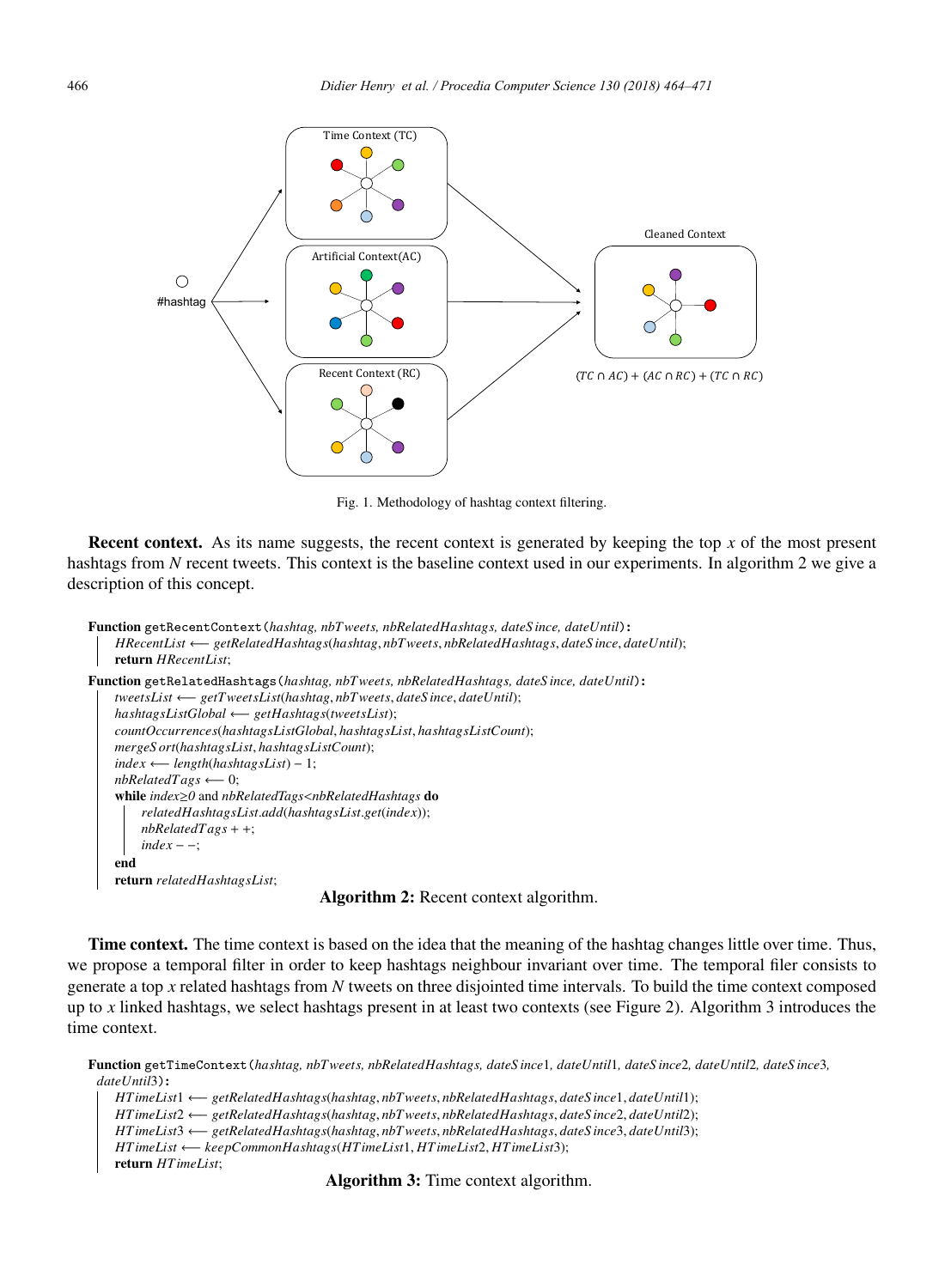

Fig. 2. Methodology of the *time context* generation.

Artificial context. The concept is to create artificially several noisy contexts for a hashtag, then extract the most present hashtags in all contexts. To that end, we need words related several topics. We have used Wikipedia to extract 8 bags of English words (non-alphabetic characters, names, and stop words have been removed) linked to 8 topics: food, games, health, movies, music, politics, sport, and technology. In order to build the artificial context, we select randomly  $\lambda$  words in each bag of words, next, we transform them in hashtags. Then, we create hashtag pairs composed of the hashtag that we want to contextualise and hashtags from the word bags. We select the Top *x* related hashtags for each hashtag pair from *K* tweets. Finally, the artificial context is created by selecting up to *x* hashtags the most present in each noisy context (see Figure 3). Algorithm 4 describes the artificial context.

```
Function getArtificialContext(hashtag, nbTweets1, nbRelatedHashtags, nbT opicsWords, dateS ince, dateUntil):
    wordsT opicsList ←− getRandomWordsT opicsList(nbT opicsWords);
    for i=0 to wordsTopicsList.size()-1 do
        keywords ←− hashtag+" #"+wordsT opicsList.get(i);
        HListT empo ←− getRelatedHashtags(keywords, nbTweets1, nbRelatedHashtags, dateS ince, dateUntil);
        for j=0 to HListTempo.size()-1 do
             hashtagsListGlobal.add(HListT empo.get(j));
        end
    end
    countOccurrences(hashtagsListGlobal, hashtagsList, hashtagsListCount);
    mergeS ort(hashtagsList, hashtagsListCount);
    index ←− length(hashtagsList) − 1;
    nbRelatedTags ← 0;
    while index≥0 and nbRelatedTags<nbRelatedHashtags do
        HArti f icialList.add(hashtagsList.get(index));
        nbRelatedT ags + +;
        index - -;
    end
    return HArti f icialList;
```
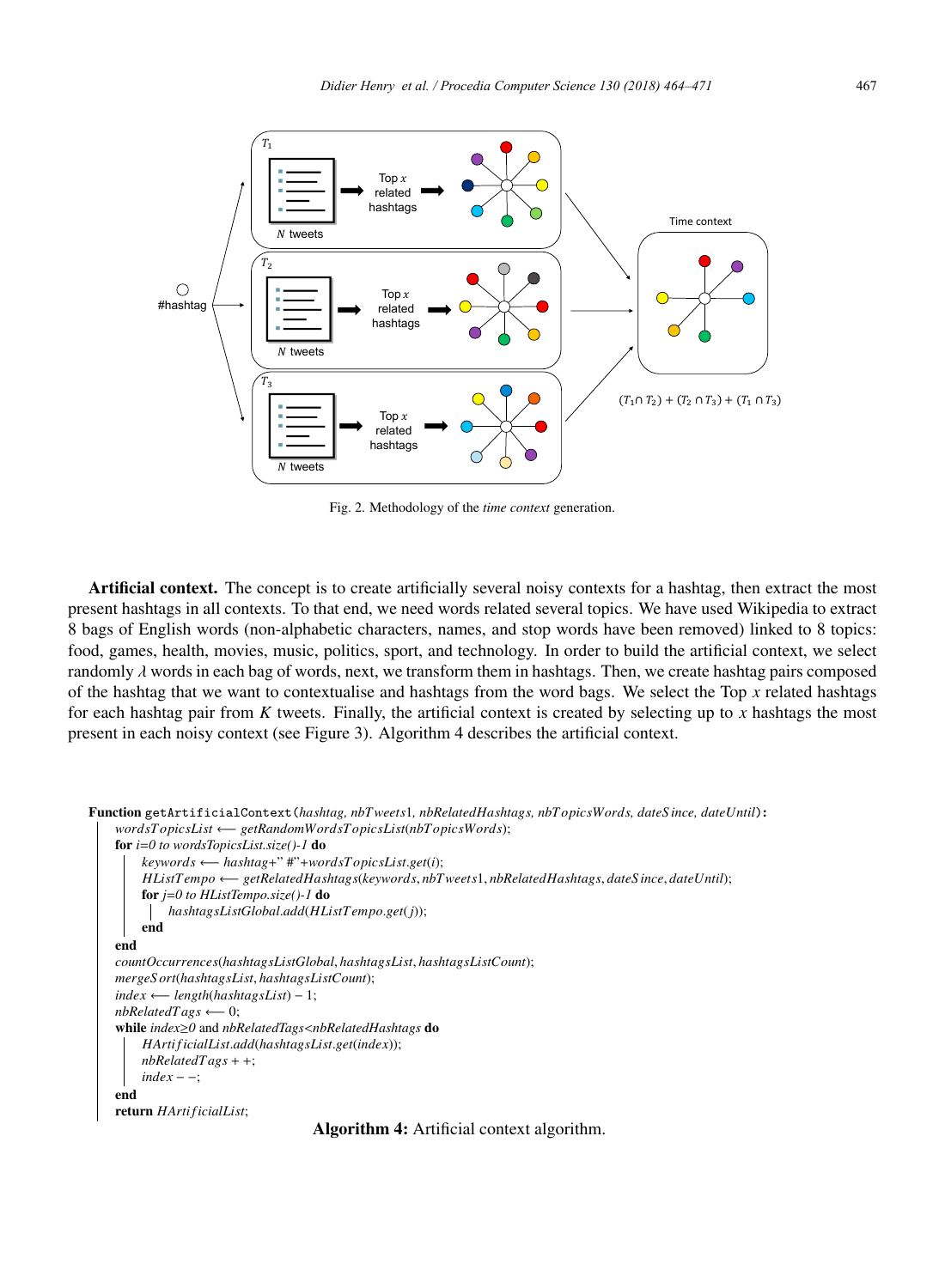

Fig. 3. Methodology of the *artificial context* generation.

#### 3. Experiments and Results

In our experiments, we use *GetOldTweets*<sup>1</sup> library which provides access (without limits) to older tweets in function of keywords by choosing a start date and an end date. We apply our method on a subset of dataset $^2$  provide by Ferragina et al.<sup>13</sup> containing hashtags related to 8 topics: food, games, health, movies, music, politics, sport and technology. In order to set parameters *N* and *x* mentioned above, we have generated baseline contexts of 50 hashtags by varying the number *N* of tweets used. A human expert has judged the relevance of each hashtag presents in top 20 related hashtags (see Figure 4). We observe that the top 11 related hashtags seem more relevant when 100 tweets are used. To compare the baseline context with the cleaned context, we choose to set *N* to 100, *x* to 10, λ and *K* are also set at 10 in order to get up to 100 tweets by topic.  $T_1$ ,  $T_2$  and  $T_3$  are set to 2015, 2016 and 2017 respectively.



Fig. 4. Average relevance of hashtags in function of rank and number of tweets used to generate the baseline context.

We have selected randomly 65 hashtags for each topic, 520 hashtags in all, to compare the baseline context and the cleaned context. Two human judges (judge 1 is a Twitter user, while judge 2 is not.) have evaluated the two contexts for each hashtag and have noted if one of the contexts is better or if they are equivalent (i.e. equal) both in terms of coherence and readability. For instance, regarding the hashtag *#maternalhealth* (see Table 1), the cleaned

<sup>1</sup> https://github.com/Jefferson-Henrique/GetOldTweets-java

<sup>2</sup> http://acube.di.unipi.it/hashtag-datasets/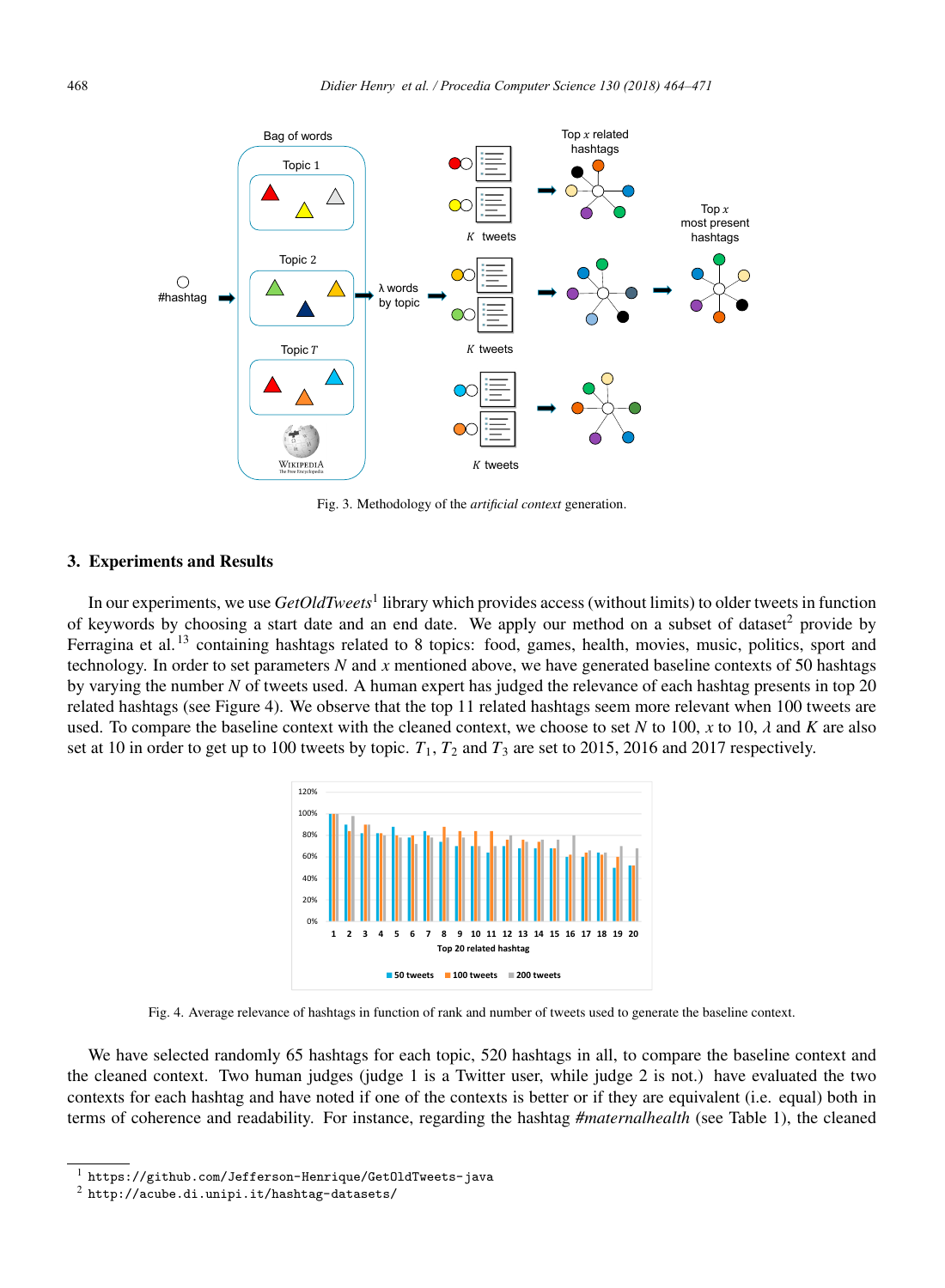| Hashtags        | Baseline context                           | Cleaned context                  |
|-----------------|--------------------------------------------|----------------------------------|
| #maternalhealth | #MaternalHealth #SincerelyVee #SWOP2017pic | #globalhealth<br>#MaternalHealth |
|                 | #Malawi #equality #TeamVee #globalhealth   | #women #pregnancy                |
|                 | #GBV #LamazeAdvocacy17 #Nkhatabay          |                                  |
| $\#$ ps4        | #PS4 #BO3 #XB1 #xbox #gaming #twitch #PSN  | $\#PS4$ #xbox #XboxOne #gaming   |
|                 | #Destiny2 #XboxOne #PS4sharepic            | #twitch #Gaming                  |

context is more relevant and more understandable than the baseline context. Concerning the hashtag *#ps4*, contexts are equivalent in terms of coherence but the cleaned context is more explicit.

Table 1. Examples of baseline context and cleaned context.

According to judges evaluation on the 520 hashtags, our data cleaning method improve the coherence of hashtag context in 64% of cases on average (see Figure 5). In addition, the cleaned context is more understandable than the baseline context in 22% of cases on average. These results show that our filter is effective on several topics.



Fig. 5. Comparaison of baseline context and cleaned context on coherence (a) and readability (b).

Moreover, we argue that our artificial context may be helpful for information classification task. Indeed, we have noted that the number of tweets found according to the subject during the generation of the artificial context is larger when the hashtag pair is relevant. In other words, there are more tweets found when both hashtags belong to the same topic. In order to illustrate this fact , we have used 50 hashtags randomly selected (for each topic) and we have set *K* to 10 and  $\lambda$  to 10 in a first experiment (see Figure 6 (a)), then, we have set *K* to 100 and  $\lambda$  to 5 (see Figure 6 (b)). We remark the same trend on both experiences.



Fig. 6. Average number of tweets found when hashtags in a hashtag pair belong to the same topic or do not belong to the same topic.

As shown in Figure 6 (b), 49 tweets are found on average when a hashtag related to food is associated with another hashtag (generate from the word bag of food) related to food, while 8 tweets are found on average when a hashtag related to food is associated with a hashtag related a different topic.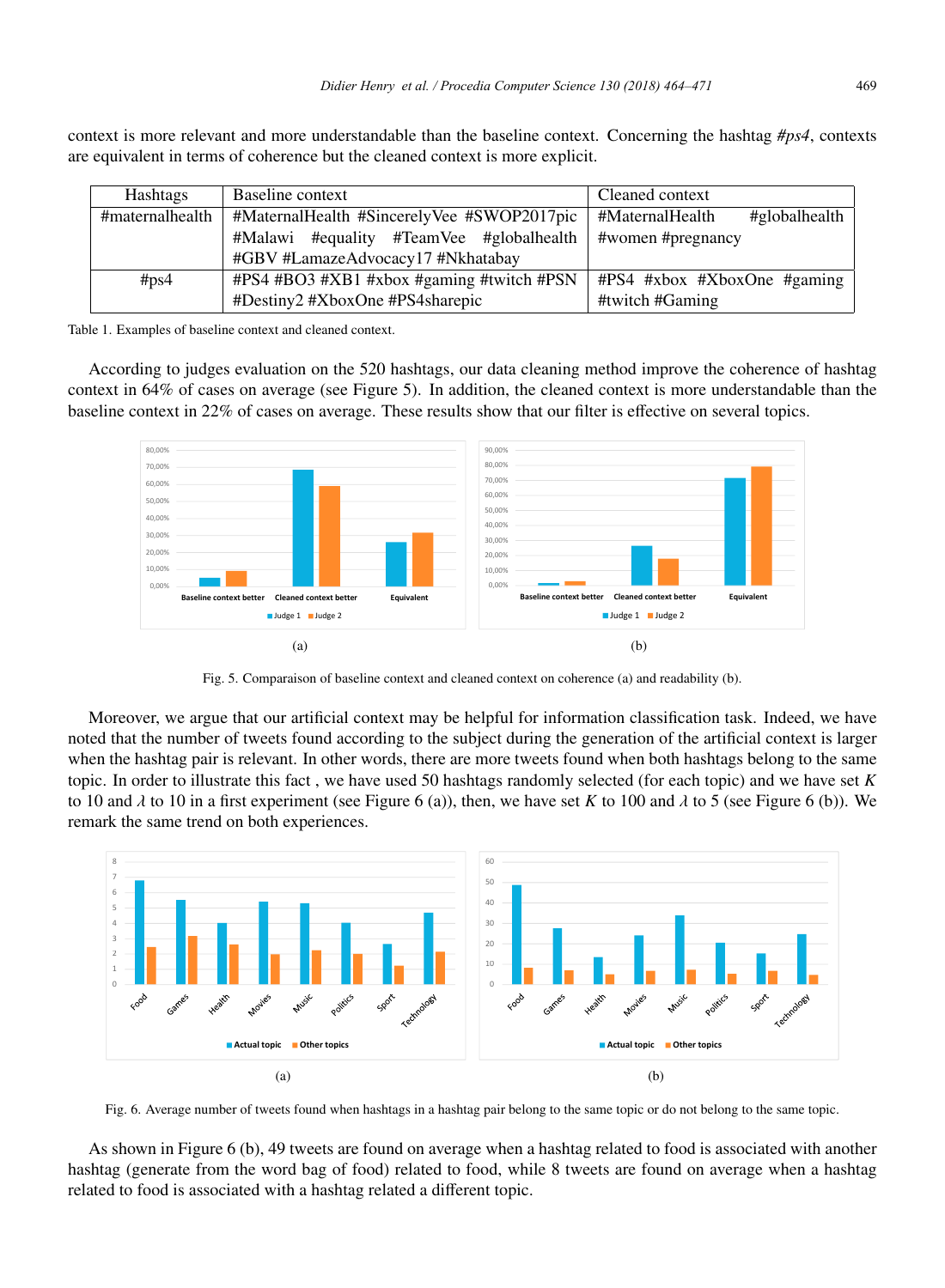To observe the complexity of our data cleaning method, we perform several runtimes by using 100 hashtags randomly selected beforehand. We have used a laptop with an Intel processor i7-7500U (2 cores, 4 threads) and 8gb of ram running Ubuntu 16.04. We remark that the runtime increases linearly with the number of tweets used (see Figure 7) .



Fig. 7. Execution time in function of the number of tweets used.

#### 4. Discussion

In this paper we have addressed the problem of hashtag context, by proposing a new and original data cleaning method that aims to extract relevant neighbours hashtags of a hashtag. As shown in the paper, the relevance here means consistency and readability.

This work as part of the more general task of cleaning and preprocessing data. Indeed, the evolution of the means of communication, and especially messages exchanged on online platforms such as Facebook or Twitter, allows today the diffusion short messages, with many abbreviations, punctuated by a lot of emoticons and dotted with hashtags and suitcase words. In this context, many data mining tasks fail when they are applied on this kind of message. Thus this cleaning work is fundamental to give meaning to the words and expressions collected and to attempt to optimise downstream data mining tasks.

Although this work only focuses on a cleaning method, the gain in meaning that provides approach could be used to address various text analysis tasks such as text classification, sentiment and opinion analysis, text clustering. Moreover, we have shown that the runtime increases linearly with the number of tweets, which could allow to address large datasets.

#### 5. Conclusion and Perspectives

In this paper, we introduced a data cleaning methodology (independent of the language and suitable for parallel computing) to filter hashtag context. We tested our method on 520 hashtags related to 8 topics and we observed an improvement of relevance of the hashtag context. Indeed, on the one hand, we remarked that about 64% of cleaned context are more consistent than baseline context and, on the other hand, about 22% of cleaned context are more readable than baseline context. In addition, we showed that our method has a linear complexity, so may be used on large datasets. Therefore, our filter could be helpful to improve information classification or information recommendations in Twitter.

As perspectives, we plan to complete the experiments on a larger number of tweets. The goal is to consolidate results and check for the trends when the dataset is larger. In this context, we also want to study the scalability, and especially the behaviour of the method when faced with very large datasets. In the longer term, we plan to demonstrate also the interest of the approach in the improvement of the results obtained with traditional text mining tasks such as text classification, sentiment analysis, opinion mining or text clustering.